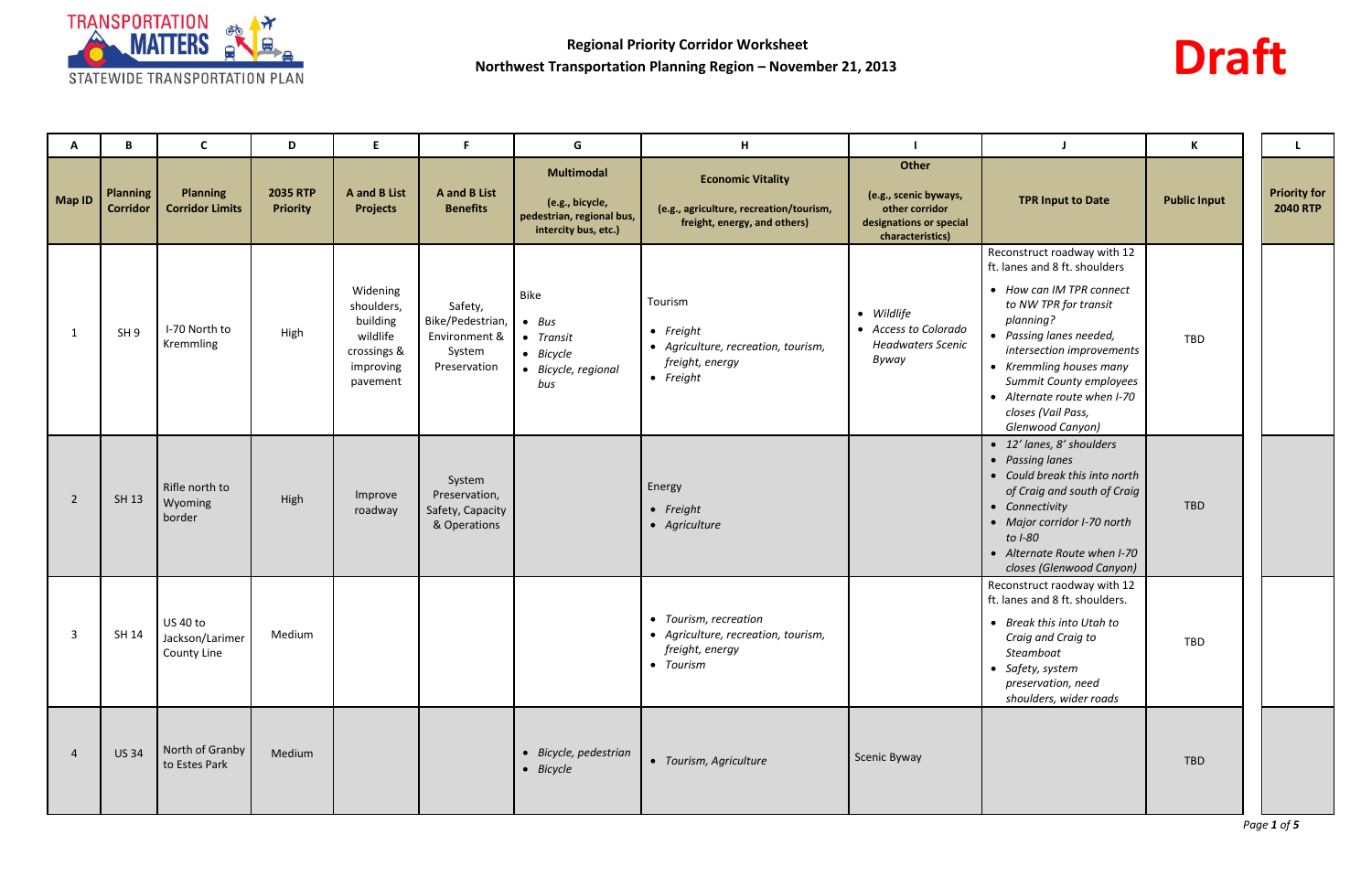

# **Draft**

| A             | B                                  | <b>C</b>                                  | D                                  | E                                                                                                                                                                     | -F                                                                                 | G                                                                                                                                                                                                                                                                     | H                                                                                                                                                                                                                                       |                                                                                                                                                                                                 |                                                                                                                                                                                                                                                                                                                                                                                                                                                                                                                                                                                                                                                                                                                                                                                                                                                                                                                                             | К                   |                                        |
|---------------|------------------------------------|-------------------------------------------|------------------------------------|-----------------------------------------------------------------------------------------------------------------------------------------------------------------------|------------------------------------------------------------------------------------|-----------------------------------------------------------------------------------------------------------------------------------------------------------------------------------------------------------------------------------------------------------------------|-----------------------------------------------------------------------------------------------------------------------------------------------------------------------------------------------------------------------------------------|-------------------------------------------------------------------------------------------------------------------------------------------------------------------------------------------------|---------------------------------------------------------------------------------------------------------------------------------------------------------------------------------------------------------------------------------------------------------------------------------------------------------------------------------------------------------------------------------------------------------------------------------------------------------------------------------------------------------------------------------------------------------------------------------------------------------------------------------------------------------------------------------------------------------------------------------------------------------------------------------------------------------------------------------------------------------------------------------------------------------------------------------------------|---------------------|----------------------------------------|
| <b>Map ID</b> | <b>Planning</b><br><b>Corridor</b> | <b>Planning</b><br><b>Corridor Limits</b> | <b>2035 RTP</b><br><b>Priority</b> | <b>A</b> and <b>B</b> List<br><b>Projects</b>                                                                                                                         | <b>A</b> and <b>B</b> List<br><b>Benefits</b>                                      | <b>Multimodal</b><br>(e.g., bicycle,<br>pedestrian, regional bus,<br>intercity bus, etc.)                                                                                                                                                                             | <b>Economic Vitality</b><br>(e.g., agriculture, recreation/tourism,<br>freight, energy, and others)                                                                                                                                     | Other<br>(e.g., scenic byways,<br>other corridor<br>designations or special<br>characteristics)                                                                                                 | <b>TPR Input to Date</b>                                                                                                                                                                                                                                                                                                                                                                                                                                                                                                                                                                                                                                                                                                                                                                                                                                                                                                                    | <b>Public Input</b> | <b>Priority for</b><br><b>2040 RTP</b> |
| -5            | <b>US 40</b>                       | West of Craig to<br>Empire/I-70           | High                               | Add shoulders<br>& passing<br>lanes;<br>improve<br>pavement &<br>improve Elk<br>River Rd. and<br>Downhill<br><b>Drive</b><br>intersections<br>in Steamboat<br>Springs | Safety,<br>Bike/Pedestrian,<br>Capacity,<br>Operations &<br>System<br>Preservation | Regional Bus, Bike<br>• Bicycle, intercity<br>bus<br>• Pedestrian,<br>intercity bus<br>• Intercity bus,<br>pedestrian<br>Bicycle, pedestrian,<br>bus<br>Transit, bicycle,<br>pedestrian<br>• Regional bus<br>• Intercity bus,<br>regional bus,<br>bicycle, pedestrian | Energy, Freight, Tourism<br>• Tourism<br>• Agriculture<br>• Freight, tourism<br>• Agriculture, tourism, recreation<br>• Tourism<br>• Agriculture, energy, freight,<br>recreation, tourism<br>• Energy, Freight, Agriculture,<br>Tourism | • Unique weather &<br>topography<br>• Avalanche concerns<br>• Segments with<br>scenic byway<br>designation<br>• Avalanche concerns<br>• Access to Colorado<br><b>Headwaters Scenic</b><br>Byway | Reconstruct roadway with 12<br>ft. lanes and 8 ft. shoulders.<br>• Break this corridor down<br>more<br>• Mobility for residents and<br>guests<br>• Surface maintenance of<br>critical links<br>• Corridor is too inclusive;<br>needs to be segmented<br>(various alternatives to<br>segments)<br>• Could be broken into<br>segments<br>• Berthoud Pass<br>safety/rockfall<br>• Intersection improvements<br>in towns for safety, for I-70<br>bypass of Glenwood Canyon<br>• Distance, safety<br>• US 40 between Craig &<br>Steamboat is a commuter<br>link, US 40 from Front<br>Range to Steamboat serves<br>tourism & recreation traffic<br>• Need to break this down<br>into sub areas<br>• Connection to I-70 future<br>transit is critical; bus & trail<br>• Shoulders<br>• Intersections/crosswalks<br>need to be constructed<br>• Alternate route when I-70<br>closes<br>• Reconstruct intersections<br>• Commuter route,<br>Commerce | TBD                 |                                        |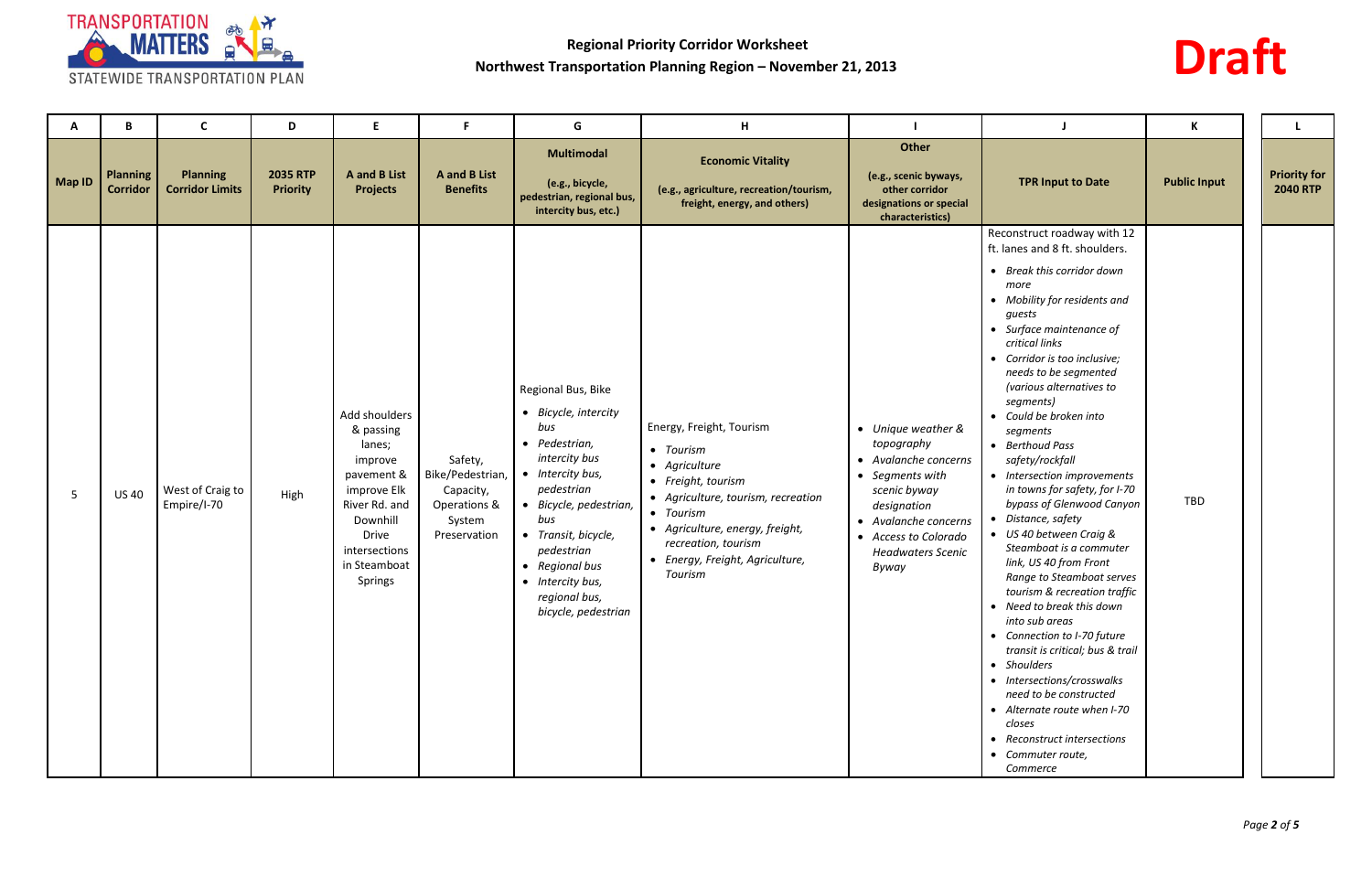

# **Draft**

| A              | B                                  | <b>C</b>                                       | D                                  | E.                                            | F.                                            | G                                                                                         | H                                                                                                   |                                                                                                 |                                                                                                                                                                                     | К                   |                                        |
|----------------|------------------------------------|------------------------------------------------|------------------------------------|-----------------------------------------------|-----------------------------------------------|-------------------------------------------------------------------------------------------|-----------------------------------------------------------------------------------------------------|-------------------------------------------------------------------------------------------------|-------------------------------------------------------------------------------------------------------------------------------------------------------------------------------------|---------------------|----------------------------------------|
| Map ID         | <b>Planning</b><br><b>Corridor</b> | <b>Planning</b><br><b>Corridor Limits</b>      | <b>2035 RTP</b><br><b>Priority</b> | <b>A</b> and <b>B</b> List<br><b>Projects</b> | <b>A</b> and <b>B</b> List<br><b>Benefits</b> | <b>Multimodal</b><br>(e.g., bicycle,<br>pedestrian, regional bus,<br>intercity bus, etc.) | <b>Economic Vitality</b><br>(e.g., agriculture, recreation/tourism,<br>freight, energy, and others) | Other<br>(e.g., scenic byways,<br>other corridor<br>designations or special<br>characteristics) | <b>TPR Input to Date</b>                                                                                                                                                            | <b>Public Input</b> | <b>Priority for</b><br><b>2040 RTP</b> |
| 6              | <b>US40</b>                        | Utah border to<br>west of Craig                | High                               |                                               |                                               | <b>Regional Bus</b><br>• Intercity bus                                                    | • Freight, energy, tourism<br>• Agriculture                                                         | • Scenic Byway                                                                                  | • 8' shoulders                                                                                                                                                                      | <b>TBD</b>          |                                        |
| $\overline{7}$ | SH 64                              | Dinosaur to<br>Meeker                          | High                               |                                               |                                               |                                                                                           | Energy                                                                                              | Scenic Byway                                                                                    | Reconstruct roadway with 12<br>ft. lanes and 8 ft. shoulders.<br>• 8' shoulders, 12' lanes,<br>passing lanes, reconstruct<br>to improve sight distances<br>and keep speed limits up | <b>TBD</b>          |                                        |
| 8              | SH 125                             | Granby to the<br>Wyoming<br>border             | Medium                             |                                               |                                               |                                                                                           | • Freight, agriculture, recreation<br>• Recreation, tourism<br>• Recreation, tourism                | · Scenic, wildlife<br>conflicts                                                                 | Reconstruct roadway with 12<br>ft. lanes and 8 ft. shoulders.<br>• Connectivity<br>• Alternate route to the<br>Front Range during winter<br><b>Berthoud Pass closures</b>           | <b>TBD</b>          |                                        |
| 9              | SH 127                             | Northeast of<br>Walden to<br>Wyoming<br>border | Medium                             |                                               |                                               |                                                                                           | • Freight, agriculture, recreation<br>• Tourism                                                     |                                                                                                 |                                                                                                                                                                                     | <b>TBD</b>          |                                        |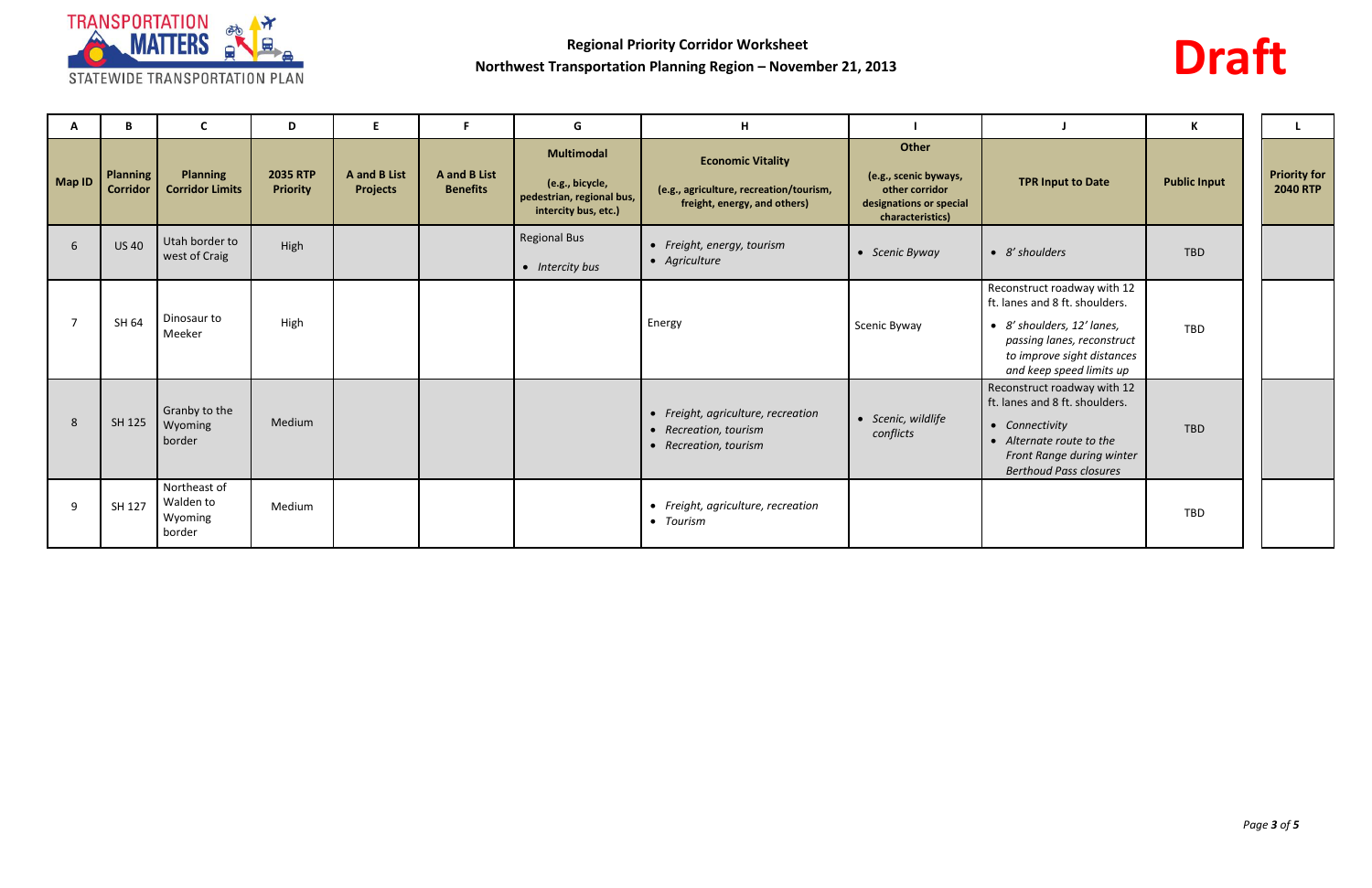

# **Draft**

| A             | B                                  | C                                            | D                                  | E.                                                         | F.                                                                  | G                                                                                                                  | H                                                                                                              |                                                                                                 | J                                                                                                                                                                                                                                                                                                                                                                                                                                                                      | К                   |                                        |
|---------------|------------------------------------|----------------------------------------------|------------------------------------|------------------------------------------------------------|---------------------------------------------------------------------|--------------------------------------------------------------------------------------------------------------------|----------------------------------------------------------------------------------------------------------------|-------------------------------------------------------------------------------------------------|------------------------------------------------------------------------------------------------------------------------------------------------------------------------------------------------------------------------------------------------------------------------------------------------------------------------------------------------------------------------------------------------------------------------------------------------------------------------|---------------------|----------------------------------------|
| <b>Map ID</b> | <b>Planning</b><br><b>Corridor</b> | <b>Planning</b><br><b>Corridor Limits</b>    | <b>2035 RTP</b><br><b>Priority</b> | <b>A</b> and <b>B</b> List<br><b>Projects</b>              | <b>A</b> and <b>B</b> List<br><b>Benefits</b>                       | <b>Multimodal</b><br>(e.g., bicycle,<br>pedestrian, regional bus,<br>intercity bus, etc.)                          | <b>Economic Vitality</b><br>(e.g., agriculture, recreation/tourism,<br>freight, energy, and others)            | Other<br>(e.g., scenic byways,<br>other corridor<br>designations or special<br>characteristics) | <b>TPR Input to Date</b>                                                                                                                                                                                                                                                                                                                                                                                                                                               | <b>Public Input</b> | <b>Priority for</b><br><b>2040 RTP</b> |
| 10            | SH 131                             | Wolcott north<br>to Steamboat<br>Springs     | High                               | Improve<br>Roadway -<br>north and<br>south of Oak<br>Creek | System<br>Preservation,<br>Safety, Capacity<br>&<br>Bike/Pedestrian | Bike<br>• Transit<br>• Bicycle, pedestrian,<br>transit<br>• Bicycle, regional<br>bus<br>• Bicycle, regional<br>bus | • Tourism<br>• Freight, energy<br>• Tourism<br>• Agriculture, freight, recreation,<br>tourism<br>• Agriculture | • Access to Colorado<br><b>Headwaters Scenic</b><br>Byway                                       | Reconstruct roadway with 12<br>ft. lanes and 8 ft. shoulders<br>• Passing lanes, 8' shoulders<br>• Workers & visitors bypass<br>I-70 when closed in<br>Canyon; intersection<br>improvements for safety<br>• Alternate route<br>• Commuter traffic to resort<br>community of Steamboat<br><b>Springs</b><br>• From Oak<br>Creek/Yampa/Stagecoach<br>to Steamboat serves<br>commuter and tourist<br>traffic<br>• Alternate route when I-70<br>closes<br>• Commuter route | TBD                 |                                        |
| 11            | SH 134                             | Gore Pass - US<br>40 to SH 131               | Medium                             |                                                            |                                                                     | • Bicycle, regional<br>bus                                                                                         | • Recreation<br>• Agriculture, freight, recreation,<br>tourism                                                 | • Access to Colorado<br><b>Headwaters Scenic</b><br>Byway                                       | Reconstruct roadway with 12<br>ft. lanes and 8 ft. shoulders<br>• Regional use<br>• Alternate route when<br>Rabbit ears is closed<br>• Alternate route when I-70<br>is closed                                                                                                                                                                                                                                                                                          | TBD                 |                                        |
| 12            | SH 139                             | Loma North to<br>Rangely                     | High                               |                                                            |                                                                     |                                                                                                                    | Energy                                                                                                         | Scenic Byway                                                                                    | Reconstruct roadway with 14<br>ft lanes and 6 ft shoulders                                                                                                                                                                                                                                                                                                                                                                                                             | TBD                 |                                        |
| 13            | SH 317                             | Hamilton to CR<br>29                         | Medium                             |                                                            |                                                                     |                                                                                                                    |                                                                                                                | • Scenic Byway                                                                                  |                                                                                                                                                                                                                                                                                                                                                                                                                                                                        | TBD                 |                                        |
| 14            | SH 318                             | Utah border to<br>the junction<br>with US 40 | Medium                             |                                                            |                                                                     |                                                                                                                    | $\bullet$ Energy                                                                                               |                                                                                                 | • Shoulders<br>• Improved surface,<br>shoulders                                                                                                                                                                                                                                                                                                                                                                                                                        | TBD                 |                                        |